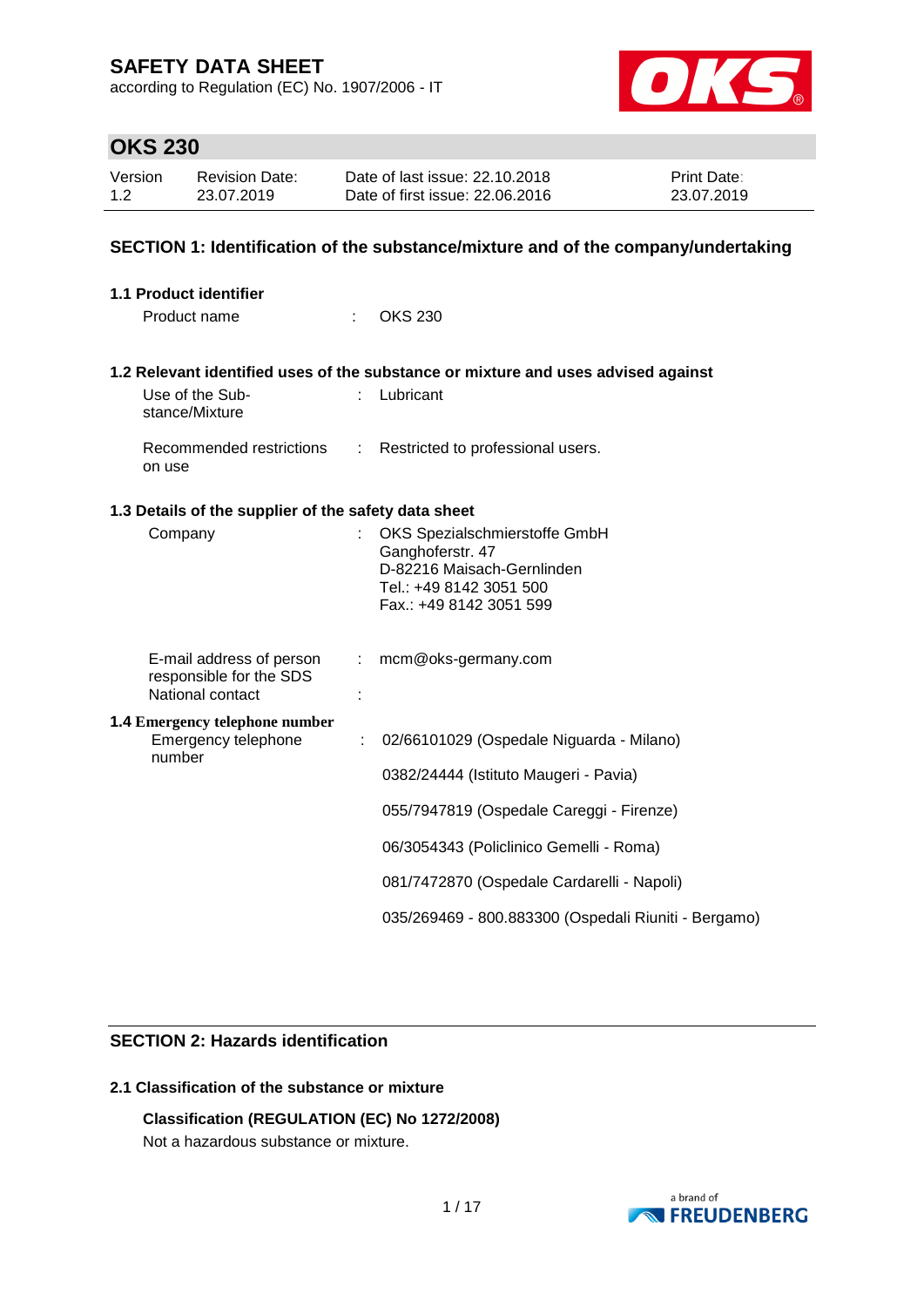according to Regulation (EC) No. 1907/2006 - IT



## **OKS 230**

| Version | <b>Revision Date:</b> | Date of last issue: 22.10.2018  | <b>Print Date:</b> |
|---------|-----------------------|---------------------------------|--------------------|
| 1.2     | 23.07.2019            | Date of first issue: 22,06,2016 | 23.07.2019         |

### **2.2 Label elements**

### **Labelling (REGULATION (EC) No 1272/2008)**

Not a hazardous substance or mixture.

### **Additional Labelling**

EUH210 Safety data sheet available on request.

#### **2.3 Other hazards**

This substance/mixture contains no components considered to be either persistent, bioaccumulative and toxic (PBT), or very persistent and very bioaccumulative (vPvB) at levels of 0.1% or higher.

### **SECTION 3: Composition/information on ingredients**

### **3.2 Mixtures**

Chemical nature : polyalkylene glycol oil Molybdenum disulfide

#### **Hazardous components**

| Chemical name                                | CAS-No.<br>EC-No.<br>Index-No.<br>Registration number                                                                                                           | Classification | Concentration<br>limits<br>M-Factor<br><b>Notes</b> | Concentration<br>(% w/w) |
|----------------------------------------------|-----------------------------------------------------------------------------------------------------------------------------------------------------------------|----------------|-----------------------------------------------------|--------------------------|
| Substances with a workplace exposure limit : |                                                                                                                                                                 |                |                                                     |                          |
| molybdenum disul-                            | 1317-33-5                                                                                                                                                       |                |                                                     | $>= 30 - 50$             |
| phide                                        | 215-263-9                                                                                                                                                       |                |                                                     |                          |
| kaolin                                       | 1332-58-7<br>310-194-1                                                                                                                                          |                |                                                     | $>= 10 - 20$             |
| lithium 12-<br>hydroxystearate               | 7620-77-1<br>231-536-5<br>01-2119970893-23-<br><b>XXXX</b><br>01-2119970893-23-<br><b>XXXX</b><br>01-2119970893-23-<br>XXXX<br>01-2119970893-23-<br><b>XXXX</b> |                |                                                     | $>= 1 - < 10$            |

For explanation of abbreviations see section 16.

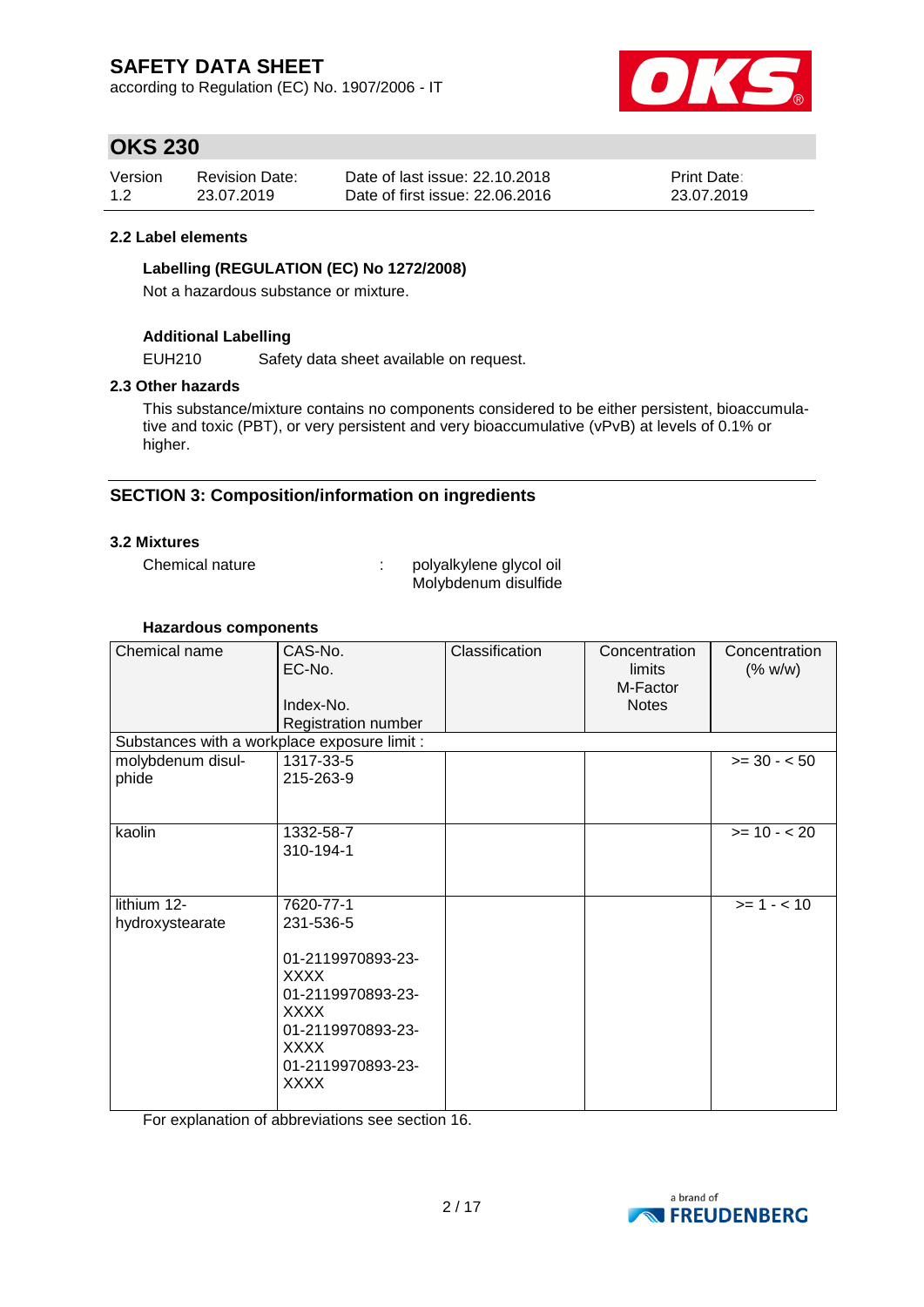according to Regulation (EC) No. 1907/2006 - IT



# **OKS 230**

| Version | Revision Date: | Date of last issue: 22.10.2018  | <b>Print Date:</b> |
|---------|----------------|---------------------------------|--------------------|
| 1.2     | 23.07.2019     | Date of first issue: 22,06,2016 | 23.07.2019         |

### **SECTION 4: First aid measures**

| 4.1 Description of first aid measures                           |                                                                                                                                                                                                      |
|-----------------------------------------------------------------|------------------------------------------------------------------------------------------------------------------------------------------------------------------------------------------------------|
| If inhaled                                                      | Remove person to fresh air. If signs/symptoms continue, get<br>medical attention.<br>Keep patient warm and at rest.<br>If breathing is irregular or stopped, administer artificial respira-<br>tion. |
| In case of skin contact                                         | Remove contaminated clothing. If irritation develops, get med-<br>ical attention.<br>Wash off with soap and water.                                                                                   |
| In case of eye contact                                          | : Rinse immediately with plenty of water, also under the eyelids,<br>for at least 10 minutes.<br>If eye irritation persists, consult a specialist.                                                   |
| If swallowed                                                    | Move the victim to fresh air.<br>Do not induce vomiting without medical advice.                                                                                                                      |
| 4.2 Most important symptoms and effects, both acute and delayed |                                                                                                                                                                                                      |
| Symptoms                                                        | No information available.                                                                                                                                                                            |
| <b>Risks</b>                                                    | None known.                                                                                                                                                                                          |
|                                                                 | 4.3 Indication of any immediate medical attention and special treatment needed                                                                                                                       |
| Treatment                                                       | No information available.                                                                                                                                                                            |

### **SECTION 5: Firefighting measures**

| 5.1 Extinguishing media           |                                                                               |
|-----------------------------------|-------------------------------------------------------------------------------|
| Suitable extinguishing media      | Use water spray, alcohol-resistant foam, dry chemical or car-<br>bon dioxide. |
| Unsuitable extinguishing<br>media | : High volume water jet                                                       |

### **5.2 Special hazards arising from the substance or mixture**

| Specific hazards during fire- | $\therefore$ Fire may cause evolution of: |
|-------------------------------|-------------------------------------------|
| fighting                      | Carbon oxides                             |
|                               | Metal oxides                              |
|                               | Oxides of phosphorus                      |
|                               | Sulphur oxides                            |

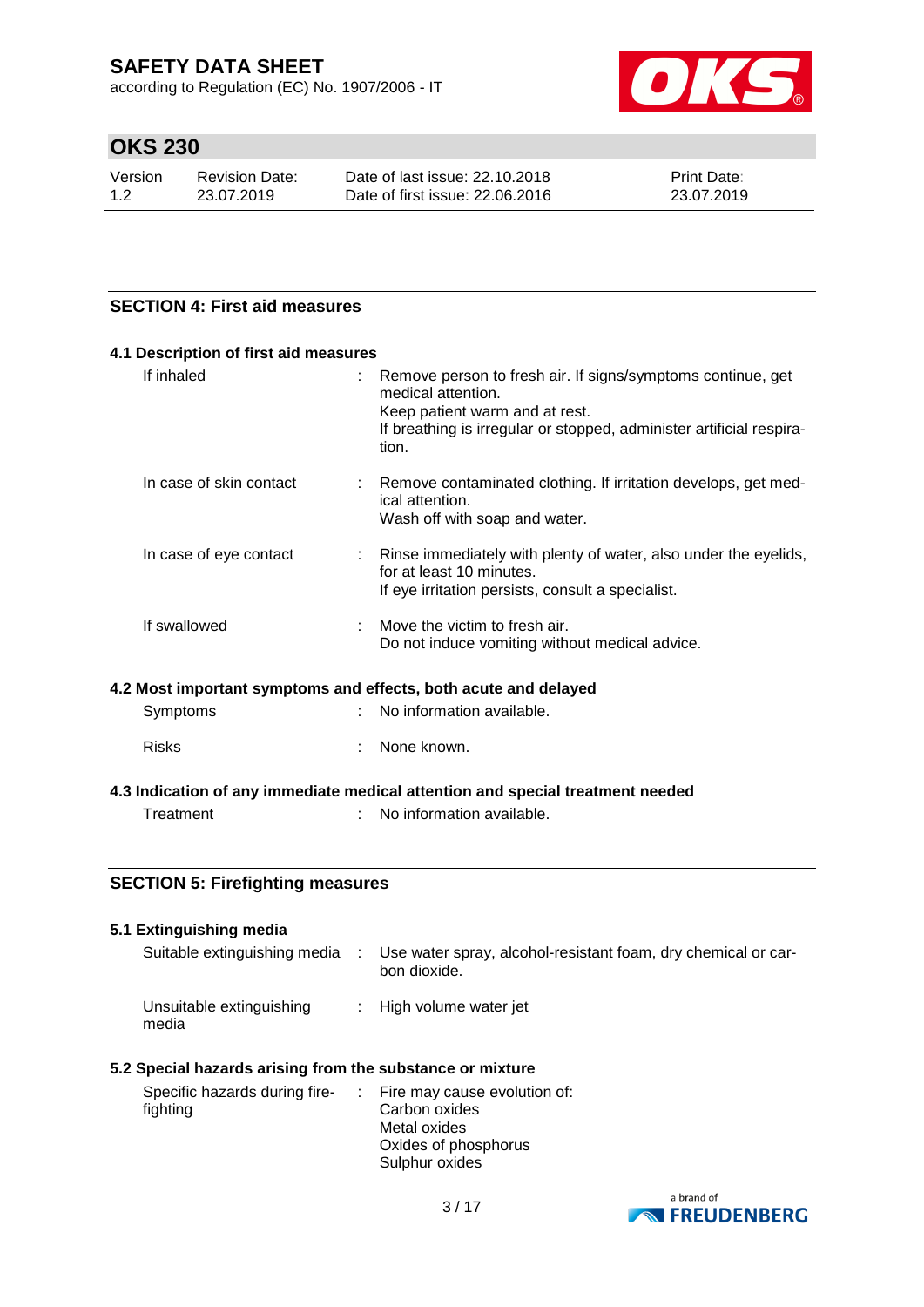according to Regulation (EC) No. 1907/2006 - IT



## **OKS 230**

| Version | Revision Date: | Date of last issue: 22.10.2018  | <b>Print Date:</b> |
|---------|----------------|---------------------------------|--------------------|
| 1.2     | 23.07.2019     | Date of first issue: 22,06,2016 | 23.07.2019         |

### **5.3 Advice for firefighters**

| Special protective equipment :<br>for firefighters | In the event of fire, wear self-contained breathing apparatus.<br>Use personal protective equipment. Exposure to decomposi-<br>tion products may be a hazard to health. |
|----------------------------------------------------|-------------------------------------------------------------------------------------------------------------------------------------------------------------------------|
| Further information                                | Standard procedure for chemical fires.                                                                                                                                  |

#### **SECTION 6: Accidental release measures**

## **6.1 Personal precautions, protective equipment and emergency procedures** Personal precautions : Evacuate personnel to safe areas. Use the indicated respiratory protection if the occupational exposure limit is exceeded and/or in case of product release (dust). Do not breathe vapours, aerosols. Refer to protective measures listed in sections 7 and 8. **6.2 Environmental precautions** Environmental precautions : Try to prevent the material from entering drains or water courses. Local authorities should be advised if significant spillages cannot be contained. **6.3 Methods and material for containment and cleaning up** Methods for cleaning up : Clean up promptly by sweeping or vacuum. Keep in suitable, closed containers for disposal.

#### **6.4 Reference to other sections**

For personal protection see section 8.

### **SECTION 7: Handling and storage**

### **7.1 Precautions for safe handling** Advice on safe handling : For personal protection see section 8. Smoking, eating and drinking should be prohibited in the application area. Wash hands and face before breaks and immediately after handling the product. Hygiene measures : Wash face, hands and any exposed skin thoroughly after handling.

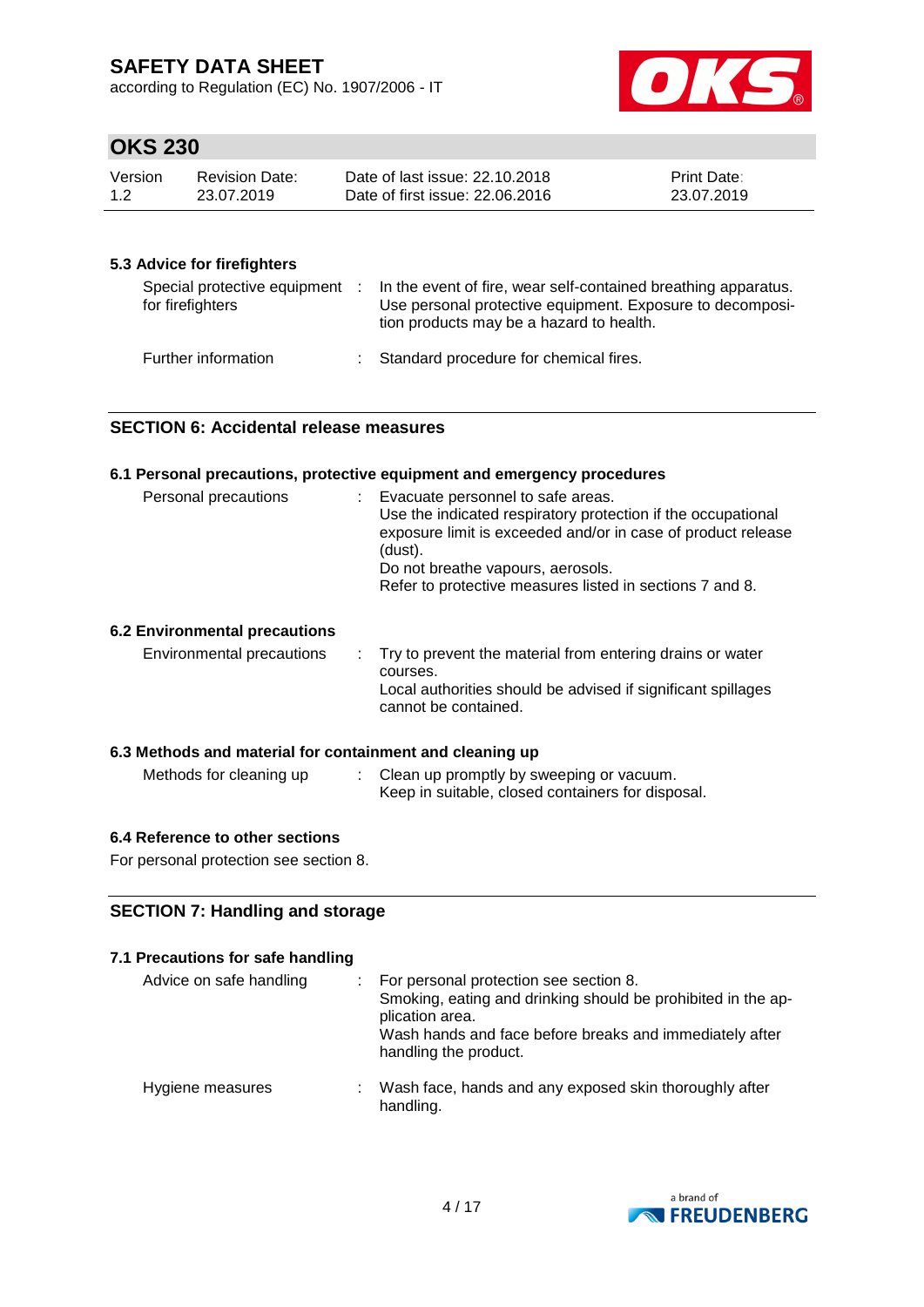according to Regulation (EC) No. 1907/2006 - IT



# **OKS 230**

| Version | Revision Date: | Date of last issue: 22.10.2018  | <b>Print Date:</b> |
|---------|----------------|---------------------------------|--------------------|
| 1.2     | 23.07.2019     | Date of first issue: 22.06.2016 | 23.07.2019         |

### **7.2 Conditions for safe storage, including any incompatibilities**

| Requirements for storage<br>areas and containers |  | Store in original container. Keep container closed when not in<br>use. Keep in a dry, cool and well-ventilated place. Containers<br>which are opened must be carefully resealed and kept upright<br>to prevent leakage. Store in accordance with the particular<br>national regulations. Keep in properly labelled containers. |
|--------------------------------------------------|--|--------------------------------------------------------------------------------------------------------------------------------------------------------------------------------------------------------------------------------------------------------------------------------------------------------------------------------|
| 7.3 Specific end use(s)                          |  |                                                                                                                                                                                                                                                                                                                                |
| Specific use(s)                                  |  | Specific instructions for handling, not required.                                                                                                                                                                                                                                                                              |

### **SECTION 8: Exposure controls/personal protection**

#### **8.1 Control parameters**

### **Occupational Exposure Limits**

| Components          | CAS-No.                 | Value type (Form | Control parameters | <b>Basis</b>   |  |  |
|---------------------|-------------------------|------------------|--------------------|----------------|--|--|
|                     |                         | of exposure)     |                    |                |  |  |
| kaolin              | 1332-58-7               | TWA (Respirable  | 0.1 ma/m3          | 2004/37/EC     |  |  |
|                     |                         | dust)            |                    | $(2017-12-27)$ |  |  |
| Further information | Carcinogens or mutagens |                  |                    |                |  |  |

#### **Derived No Effect Level (DNEL) according to Regulation (EC) No. 1907/2006:**

| Substance name       | End Use   | Exposure routes | Potential health ef- | Value          |
|----------------------|-----------|-----------------|----------------------|----------------|
|                      |           |                 |                      |                |
|                      |           |                 | fects                |                |
| Polypropylene glycol | Workers   | Inhalation      | Long-term systemic   | $2,9$ mg/m $3$ |
|                      |           |                 |                      |                |
| (40) butyl ether     |           |                 | effects              |                |
|                      |           |                 |                      |                |
|                      |           |                 |                      |                |
|                      | Workers   | Skin contact    | Long-term systemic   | $0,83$ mg/kg   |
|                      |           |                 |                      |                |
|                      |           |                 | effects              |                |
|                      | Consumers | Skin contact    | Long-term systemic   | $0,42$ mg/kg   |
|                      |           |                 |                      |                |
|                      |           |                 | effects              |                |
|                      | Consumers | Ingestion       | Long-term systemic   | $0,42$ mg/kg   |
|                      |           |                 |                      |                |
|                      |           |                 | effects              |                |
|                      |           |                 |                      |                |
|                      | Consumers | Ingestion       | Acute systemic ef-   | $2,5$ mg/kg    |
|                      |           |                 | fects                |                |
|                      |           |                 |                      |                |

#### **Predicted No Effect Concentration (PNEC) according to Regulation (EC) No. 1907/2006:**

| Substance name                           | <b>Environmental Compartment</b>                          | Value                |
|------------------------------------------|-----------------------------------------------------------|----------------------|
| Polypropylene glycol (40) butyl<br>ether | Fresh water                                               | $0,333 \text{ mg/l}$ |
|                                          | Marine water                                              | $0,0333$ mg/l        |
|                                          | Intermittent use/release                                  | $3,33$ mg/l          |
|                                          | Microbiological Activity in Sewage Treat-<br>ment Systems | 100 mg/l             |
|                                          | Fresh water sediment                                      | 5,02 mg/kg           |
|                                          | Marine sediment                                           | 0,502 mg/kg          |
|                                          | Soil                                                      | 0,809 mg/kg          |

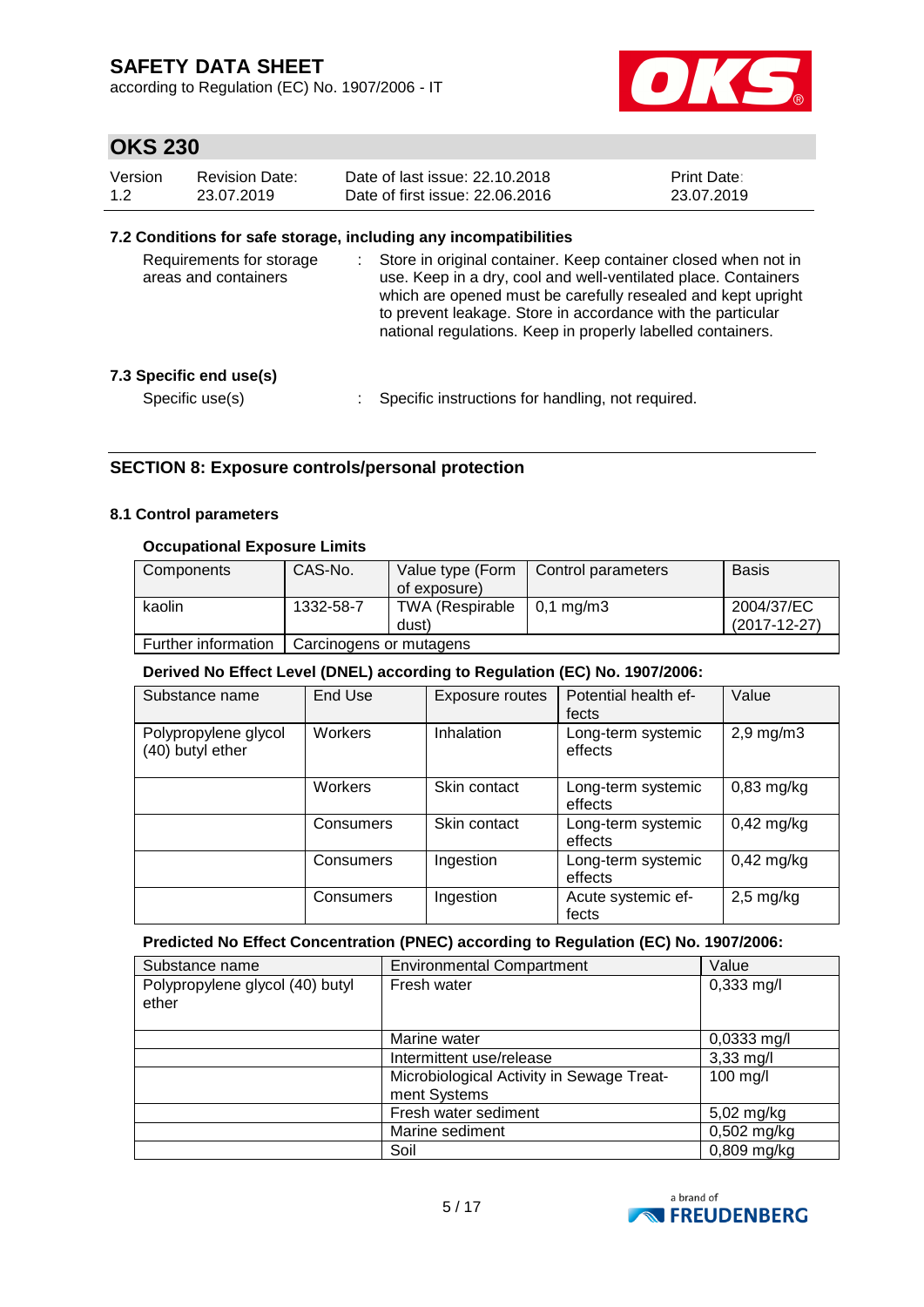according to Regulation (EC) No. 1907/2006 - IT



## **OKS 230**

| Version<br>1.2 <sub>2</sub> | <b>Revision Date:</b><br>23.07.2019             |  | Date of last issue: 22.10.2018<br>Date of first issue: 22.06.2016                                                                                                                                                                                                                                                                                                       | Print Date:<br>23.07.2019 |
|-----------------------------|-------------------------------------------------|--|-------------------------------------------------------------------------------------------------------------------------------------------------------------------------------------------------------------------------------------------------------------------------------------------------------------------------------------------------------------------------|---------------------------|
|                             | 8.2 Exposure controls                           |  |                                                                                                                                                                                                                                                                                                                                                                         |                           |
|                             | <b>Engineering measures</b><br>none             |  |                                                                                                                                                                                                                                                                                                                                                                         |                           |
|                             | Personal protective equipment                   |  |                                                                                                                                                                                                                                                                                                                                                                         |                           |
|                             | Eye protection                                  |  | Tightly fitting safety goggles                                                                                                                                                                                                                                                                                                                                          |                           |
|                             | Hand protection<br>Material<br>Protective index |  | butyl-rubber<br>Class 1                                                                                                                                                                                                                                                                                                                                                 |                           |
|                             | Remarks                                         |  | For prolonged or repeated contact use protective gloves. The<br>selected protective gloves have to satisfy the specifications of<br>Regulation (EU) 2016/425 and the standard EN 374 derived<br>from it. The break through time depends amongst other<br>things on the material, the thickness and the type of glove<br>and therefore has to be measured for each case. |                           |
|                             | Respiratory protection                          |  | Not required; except in case of aerosol formation.                                                                                                                                                                                                                                                                                                                      |                           |
|                             | Filter type                                     |  | Filter type A-P                                                                                                                                                                                                                                                                                                                                                         |                           |
|                             | Protective measures                             |  | The type of protective equipment must be selected according<br>to the concentration and amount of the dangerous substance                                                                                                                                                                                                                                               |                           |

at the specific workplace. Choose body protection in relation to its type, to the concentration and amount of dangerous substances, and to the specific work-place.

### **SECTION 9: Physical and chemical properties**

#### **9.1 Information on basic physical and chemical properties**

| Appearance                  |    | paste             |
|-----------------------------|----|-------------------|
| Colour                      | t  | black             |
| Odour                       |    | characteristic    |
| Odour Threshold             |    | No data available |
|                             |    |                   |
| рH                          | ÷. | Not applicable    |
| Melting point/range         |    | No data available |
| Boiling point/boiling range | t. | No data available |

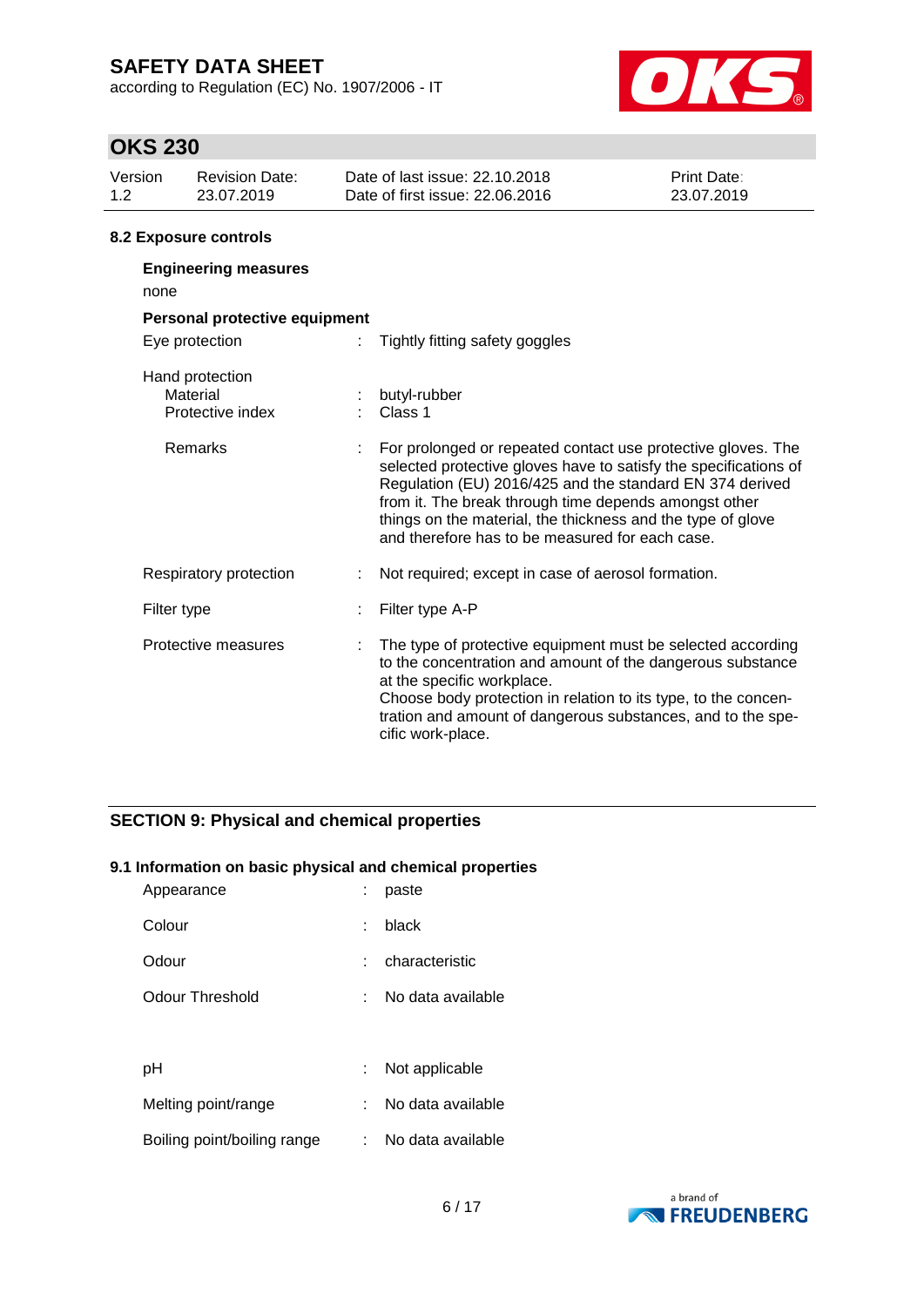according to Regulation (EC) No. 1907/2006 - IT



# **OKS 230**

| Version<br>1.2 |                     | <b>Revision Date:</b><br>23.07.2019 |   | Date of last issue: 22.10.2018<br>Date of first issue: 22.06.2016 | Print Date:<br>23.07.2019 |
|----------------|---------------------|-------------------------------------|---|-------------------------------------------------------------------|---------------------------|
|                | Flash point         |                                     | t | Not applicable                                                    |                           |
|                |                     | Evaporation rate                    |   | No data available                                                 |                           |
|                |                     | Flammability (solid, gas)           |   | <b>Combustible Solids</b>                                         |                           |
|                |                     | Upper explosion limit               |   | No data available                                                 |                           |
|                |                     | Lower explosion limit               | ÷ | No data available                                                 |                           |
|                |                     | Vapour pressure                     |   | < 0,001 hPa (20 °C)                                               |                           |
|                |                     | Relative vapour density             |   | No data available                                                 |                           |
|                | Density             |                                     |   | 1,75 g/cm3<br>(20 °C)                                             |                           |
|                | <b>Bulk density</b> |                                     |   | No data available                                                 |                           |
|                | Solubility(ies)     | Water solubility                    |   | insoluble                                                         |                           |
|                |                     | Solubility in other solvents        | ÷ | No data available                                                 |                           |
|                | octanol/water       | Partition coefficient: n-           |   | No data available                                                 |                           |
|                |                     | Auto-ignition temperature           |   | No data available                                                 |                           |
|                |                     | Decomposition temperature           |   | No data available                                                 |                           |
|                | Viscosity           | Viscosity, dynamic                  |   | No data available                                                 |                           |
|                |                     | Viscosity, kinematic                | t | Not applicable                                                    |                           |
|                |                     | <b>Explosive properties</b>         |   | Not explosive                                                     |                           |
|                |                     | Oxidizing properties                |   | No data available                                                 |                           |
|                |                     | 9.2 Other information               |   |                                                                   |                           |
|                |                     | Sublimation point                   |   | No data available                                                 |                           |
|                |                     | Metal corrosion rate                |   | Not corrosive to metals                                           |                           |
|                | Self-ignition       |                                     |   | not auto-flammable                                                |                           |

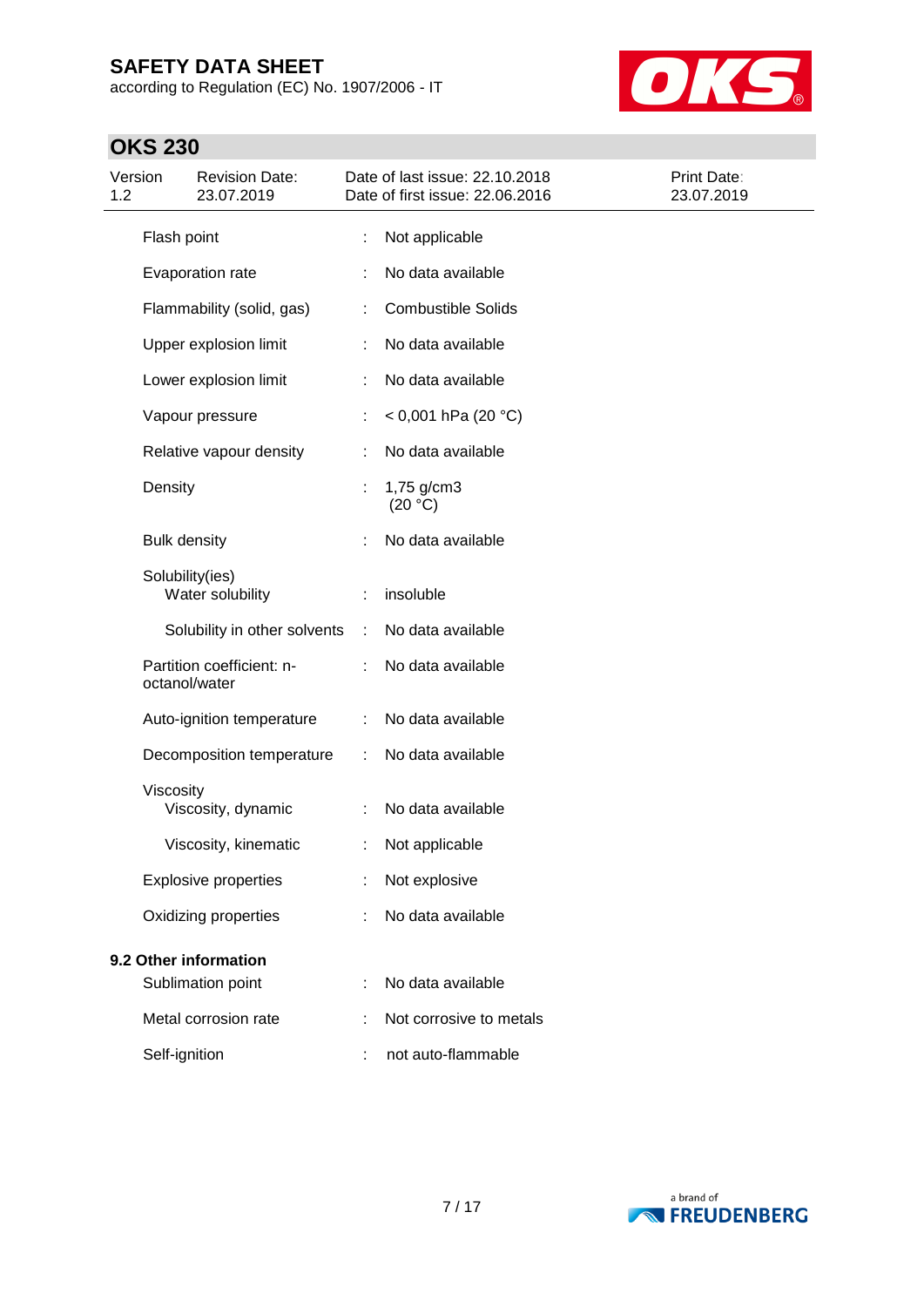according to Regulation (EC) No. 1907/2006 - IT



## **OKS 230**

| Version | <b>Revision Date:</b> | Date of last issue: 22.10.2018  | <b>Print Date:</b> |
|---------|-----------------------|---------------------------------|--------------------|
| 1.2     | 23.07.2019            | Date of first issue: 22,06,2016 | 23.07.2019         |

### **SECTION 10: Stability and reactivity**

#### **10.1 Reactivity**

No hazards to be specially mentioned.

#### **10.2 Chemical stability**

Stable under normal conditions.

#### **10.3 Possibility of hazardous reactions**

| Hazardous reactions |  | No dangerous reaction known under conditions of normal use. |  |  |  |  |  |  |  |
|---------------------|--|-------------------------------------------------------------|--|--|--|--|--|--|--|
|---------------------|--|-------------------------------------------------------------|--|--|--|--|--|--|--|

### **10.4 Conditions to avoid**

Conditions to avoid : No conditions to be specially mentioned.

### **10.5 Incompatible materials**

Materials to avoid : No materials to be especially mentioned.

### **10.6 Hazardous decomposition products**

No decomposition if stored and applied as directed.

### **SECTION 11: Toxicological information**

### **11.1 Information on toxicological effects**

| <b>Acute toxicity</b>                        |                                                                  |
|----------------------------------------------|------------------------------------------------------------------|
| <b>Product:</b><br>Acute inhalation toxicity | : Remarks: This information is not available.                    |
| Acute dermal toxicity                        | $\therefore$ Remarks: This information is not available.         |
| <b>Components:</b>                           |                                                                  |
| molybdenum disulphide:                       |                                                                  |
| Acute oral toxicity                          | LD50 (Rat): $> 5.000$ mg/kg                                      |
| Acute dermal toxicity                        | LD50 (Rat): $> 16.000$ mg/kg                                     |
| kaolin:                                      |                                                                  |
| Acute oral toxicity                          | LD50 Oral: $> 2.000$ mg/kg                                       |
| lithium 12-hydroxystearate:                  |                                                                  |
|                                              |                                                                  |
| Acute oral toxicity                          | : LD50 (Rat): $>$ 5.000 mg/kg<br>Method: OECD Test Guideline 401 |
| Acute dermal toxicity                        | LD50 (Rabbit): $>$ 3.000 mg/kg                                   |
|                                              |                                                                  |

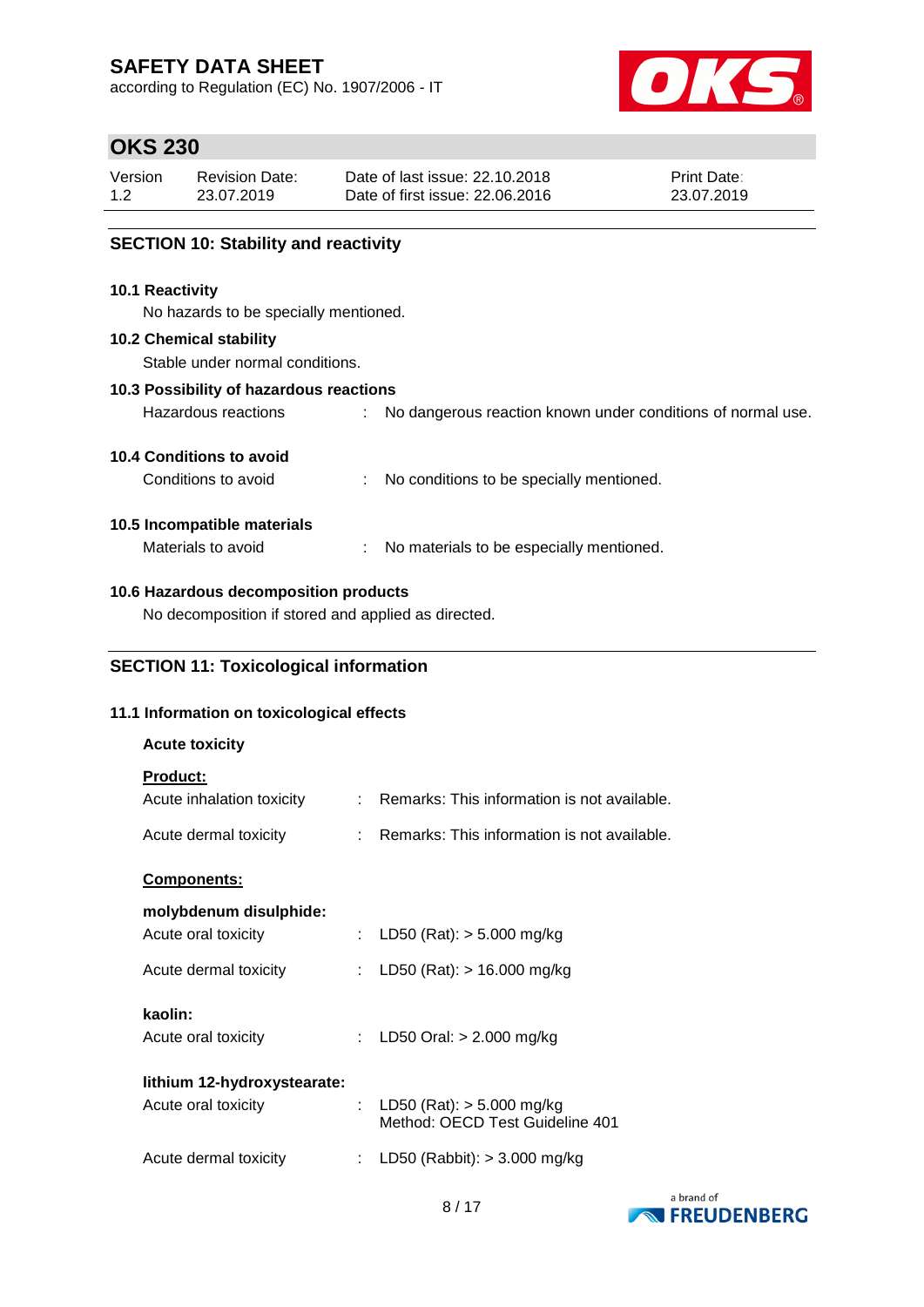according to Regulation (EC) No. 1907/2006 - IT



# **OKS 230**

| Version | Revision Date: | Date of last issue: 22.10.2018  | <b>Print Date:</b> |
|---------|----------------|---------------------------------|--------------------|
| 1.2     | 23.07.2019     | Date of first issue: 22,06,2016 | 23.07.2019         |

Assessment: The substance or mixture has no acute dermal toxicity

#### **Skin corrosion/irritation**

### **Product:**

Remarks: This information is not available.

#### **Components:**

#### **molybdenum disulphide:**

Assessment: No skin irritation Result: No skin irritation

#### **lithium 12-hydroxystearate:**

Assessment: No skin irritation Method: OECD Test Guideline 439 Result: No skin irritation

#### **Serious eye damage/eye irritation**

#### **Product:**

Remarks: This information is not available.

#### **Components:**

#### **molybdenum disulphide:**

Assessment: No eye irritation Result: No eye irritation

#### **lithium 12-hydroxystearate:**

Species: Rabbit Assessment: No eye irritation Method: OECD Test Guideline 405 Result: No eye irritation

#### **Respiratory or skin sensitisation**

### **Product:**

Remarks: This information is not available.

#### **Components:**

#### **molybdenum disulphide:**

Assessment: Does not cause skin sensitisation. Result: Does not cause skin sensitisation.

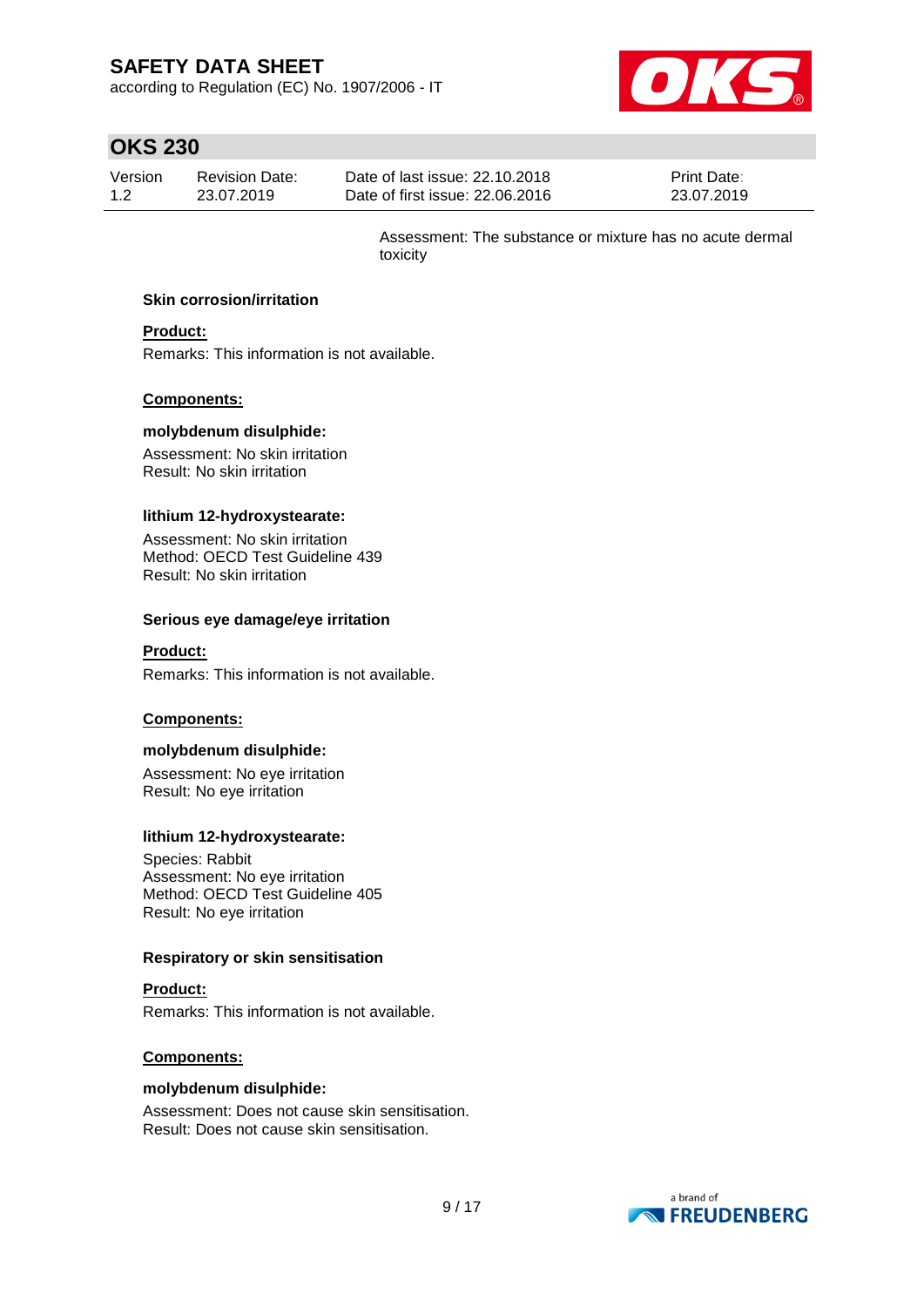according to Regulation (EC) No. 1907/2006 - IT



## **OKS 230**

| Version<br>1.2 | <b>Revision Date:</b><br>23.07.2019                                                                                                    |  | Date of last issue: 22.10.2018<br>Date of first issue: 22,06,2016               | <b>Print Date:</b><br>23.07.2019 |  |  |  |  |
|----------------|----------------------------------------------------------------------------------------------------------------------------------------|--|---------------------------------------------------------------------------------|----------------------------------|--|--|--|--|
|                | lithium 12-hydroxystearate:<br><b>Exposure routes: Dermal</b><br>Species: Mouse<br>Method: OECD Test Guideline 429<br>Result: negative |  |                                                                                 |                                  |  |  |  |  |
|                | Germ cell mutagenicity                                                                                                                 |  |                                                                                 |                                  |  |  |  |  |
|                | <b>Product:</b>                                                                                                                        |  |                                                                                 |                                  |  |  |  |  |
|                | Genotoxicity in vitro                                                                                                                  |  | : Remarks: No data available                                                    |                                  |  |  |  |  |
|                | Genotoxicity in vivo                                                                                                                   |  | : Remarks: No data available                                                    |                                  |  |  |  |  |
|                | Components:                                                                                                                            |  |                                                                                 |                                  |  |  |  |  |
|                | molybdenum disulphide:                                                                                                                 |  |                                                                                 |                                  |  |  |  |  |
|                | sessment                                                                                                                               |  | Germ cell mutagenicity-As- : Animal testing did not show any mutagenic effects. |                                  |  |  |  |  |
|                | Carcinogenicity                                                                                                                        |  |                                                                                 |                                  |  |  |  |  |
|                | <b>Product:</b><br>Remarks: No data available                                                                                          |  |                                                                                 |                                  |  |  |  |  |
|                | Components:                                                                                                                            |  |                                                                                 |                                  |  |  |  |  |
|                | molybdenum disulphide:                                                                                                                 |  |                                                                                 |                                  |  |  |  |  |
| ment           | Carcinogenicity - Assess-                                                                                                              |  | : No evidence of carcinogenicity in animal studies.                             |                                  |  |  |  |  |
|                | <b>Reproductive toxicity</b>                                                                                                           |  |                                                                                 |                                  |  |  |  |  |
|                | <b>Product:</b>                                                                                                                        |  |                                                                                 |                                  |  |  |  |  |
|                | Effects on fertility                                                                                                                   |  | Remarks: No data available                                                      |                                  |  |  |  |  |
| ment           | Effects on foetal develop-                                                                                                             |  | : Remarks: No data available                                                    |                                  |  |  |  |  |
|                | <b>STOT - single exposure</b>                                                                                                          |  |                                                                                 |                                  |  |  |  |  |
|                | Components:                                                                                                                            |  |                                                                                 |                                  |  |  |  |  |
|                | molybdenum disulphide:                                                                                                                 |  |                                                                                 |                                  |  |  |  |  |
|                |                                                                                                                                        |  |                                                                                 |                                  |  |  |  |  |

Assessment: The substance or mixture is not classified as specific target organ toxicant, single exposure.

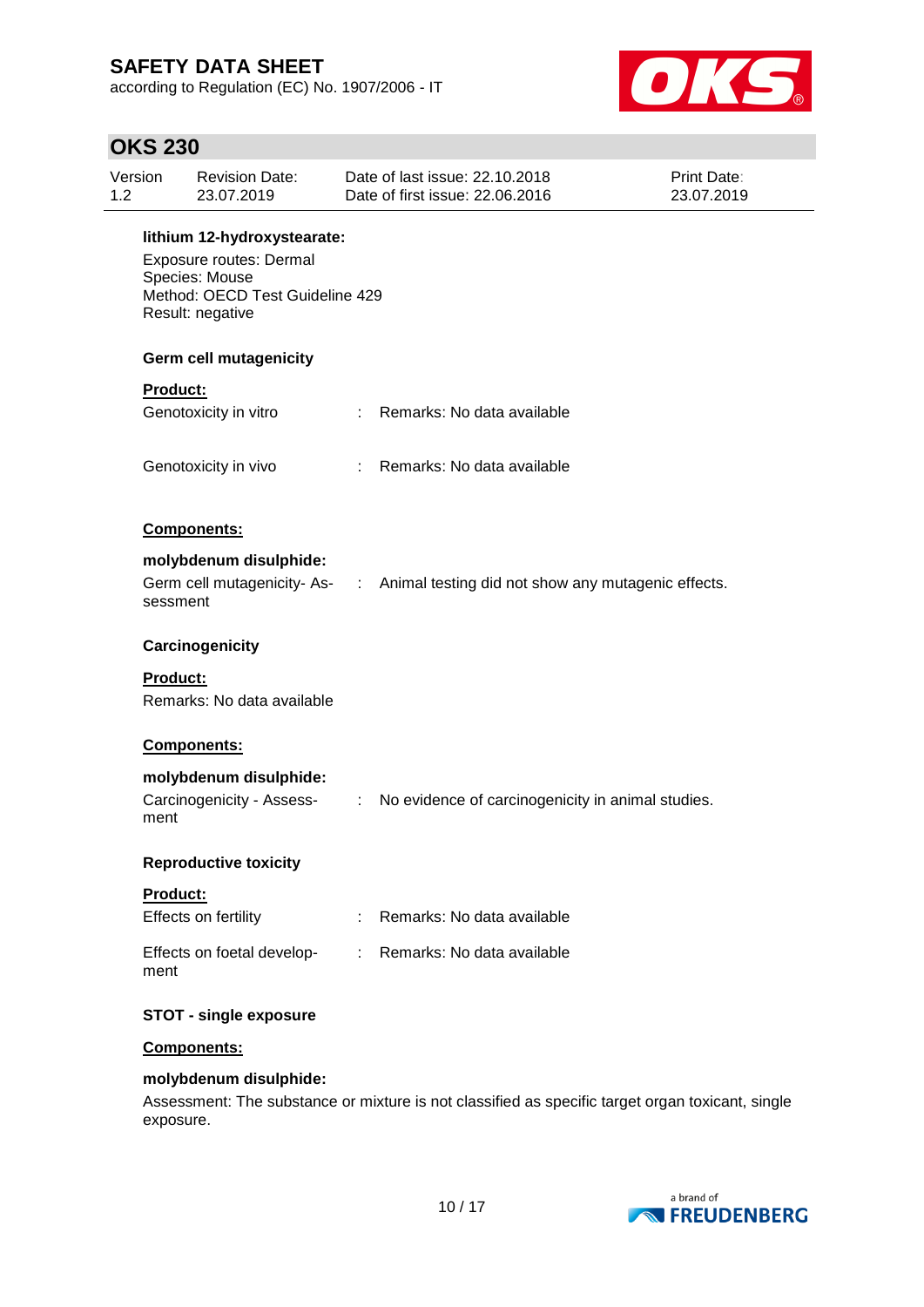according to Regulation (EC) No. 1907/2006 - IT



## **OKS 230**

| Version | Revision Date: | Date of last issue: 22.10.2018  | <b>Print Date:</b> |
|---------|----------------|---------------------------------|--------------------|
| 1.2     | 23.07.2019     | Date of first issue: 22,06,2016 | 23.07.2019         |

### **STOT - repeated exposure**

#### **Components:**

#### **molybdenum disulphide:**

Assessment: The substance or mixture is not classified as specific target organ toxicant, repeated exposure.

#### **Repeated dose toxicity**

#### **Product:**

Remarks: This information is not available.

#### **Aspiration toxicity**

### **Product:**

This information is not available.

#### **Further information**

#### **Product:**

Remarks: Information given is based on data on the components and the toxicology of similar products.

#### **Components:**

#### **molybdenum disulphide:**

Remarks: Information given is based on data on the components and the toxicology of similar products.

### **SECTION 12: Ecological information**

### **12.1 Toxicity**

| <b>Product:</b>                                                                     |   |                            |
|-------------------------------------------------------------------------------------|---|----------------------------|
| Toxicity to fish                                                                    |   | Remarks: No data available |
| Toxicity to daphnia and other : Remarks: No data available<br>aquatic invertebrates |   |                            |
| Toxicity to algae                                                                   |   | Remarks: No data available |
| Toxicity to microorganisms                                                          | ÷ | Remarks: No data available |

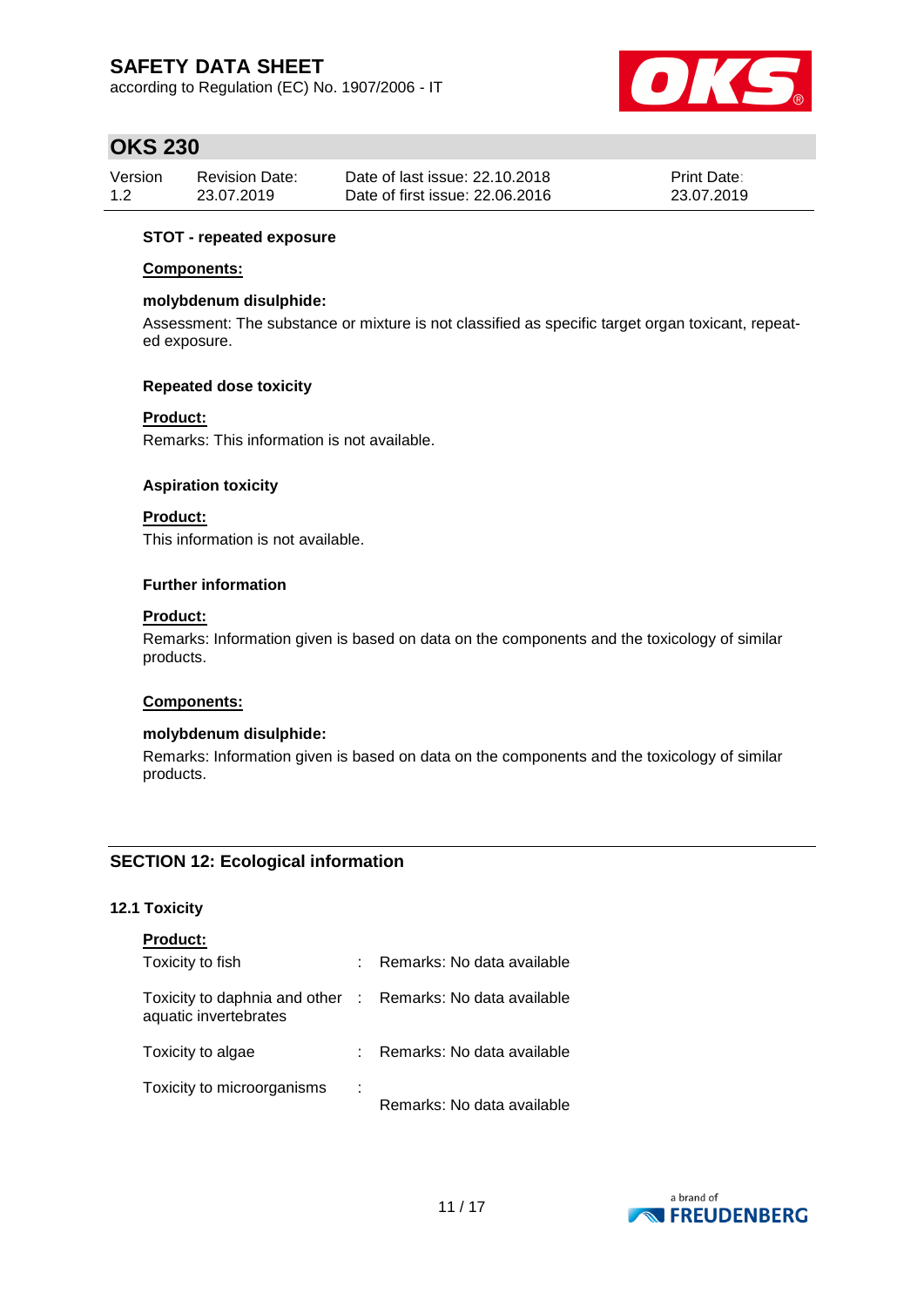according to Regulation (EC) No. 1907/2006 - IT



## **OKS 230**

| Version<br>1.2 | <b>Revision Date:</b><br>23.07.2019                      |                | Date of last issue: 22.10.2018<br>Date of first issue: 22.06.2016                                                                                           | Print Date:<br>23.07.2019 |
|----------------|----------------------------------------------------------|----------------|-------------------------------------------------------------------------------------------------------------------------------------------------------------|---------------------------|
|                | Components:                                              |                |                                                                                                                                                             |                           |
|                | molybdenum disulphide:                                   |                |                                                                                                                                                             |                           |
|                | Toxicity to fish                                         |                | LC50 (Pimephales promelas (fathead minnow)): > 100 mg/l<br>Exposure time: 96 h                                                                              |                           |
|                | Toxicity to daphnia and other<br>aquatic invertebrates   | $\sim 10^{-1}$ | EC50 (Daphnia magna (Water flea)): > 100 mg/l<br>Exposure time: 48 h                                                                                        |                           |
|                | Toxicity to algae                                        |                | EC50 (Pseudokirchneriella subcapitata (green algae)): > 100<br>mg/l<br>Exposure time: 72 h                                                                  |                           |
|                | lithium 12-hydroxystearate:                              |                |                                                                                                                                                             |                           |
|                | Toxicity to fish                                         | ÷              | LC50 (Oncorhynchus mykiss (rainbow trout)): > 100 mg/l<br>Exposure time: 96 h<br>Test Type: semi-static test<br>Method: OECD Test Guideline 203<br>GLP: yes |                           |
|                | Toxicity to daphnia and other :<br>aquatic invertebrates |                | EC50 (Daphnia magna (Water flea)): > 100 mg/l<br>Exposure time: 48 h                                                                                        |                           |
|                | Toxicity to algae                                        |                | EC50 (Pseudokirchneriella subcapitata (green algae)): > 160<br>mg/l<br>Exposure time: 72 h<br>Method: OECD Test Guideline 201                               |                           |
|                |                                                          |                | NOEC (Pseudokirchneriella subcapitata (green algae)): 160<br>mg/l<br>Exposure time: 72 h<br>Method: OECD Test Guideline 201                                 |                           |

### **12.2 Persistence and degradability**

|  | <b>Product:</b> |  |
|--|-----------------|--|
|  |                 |  |

| Biodegradability                                                | Remarks: No data available |
|-----------------------------------------------------------------|----------------------------|
| Physico-chemical removabil- : Remarks: No data available<br>ity |                            |

### **Components:**

| lithium 12-hydroxystearate: |                                                                                                                                                     |
|-----------------------------|-----------------------------------------------------------------------------------------------------------------------------------------------------|
| Biodegradability            | : Test Type: Primary biodegradation<br>Inoculum: activated sludge<br>Result: rapidly biodegradable<br>Biodegradation: 74,7 %<br>Exposure time: 28 d |

Method: OECD Test Guideline 301C

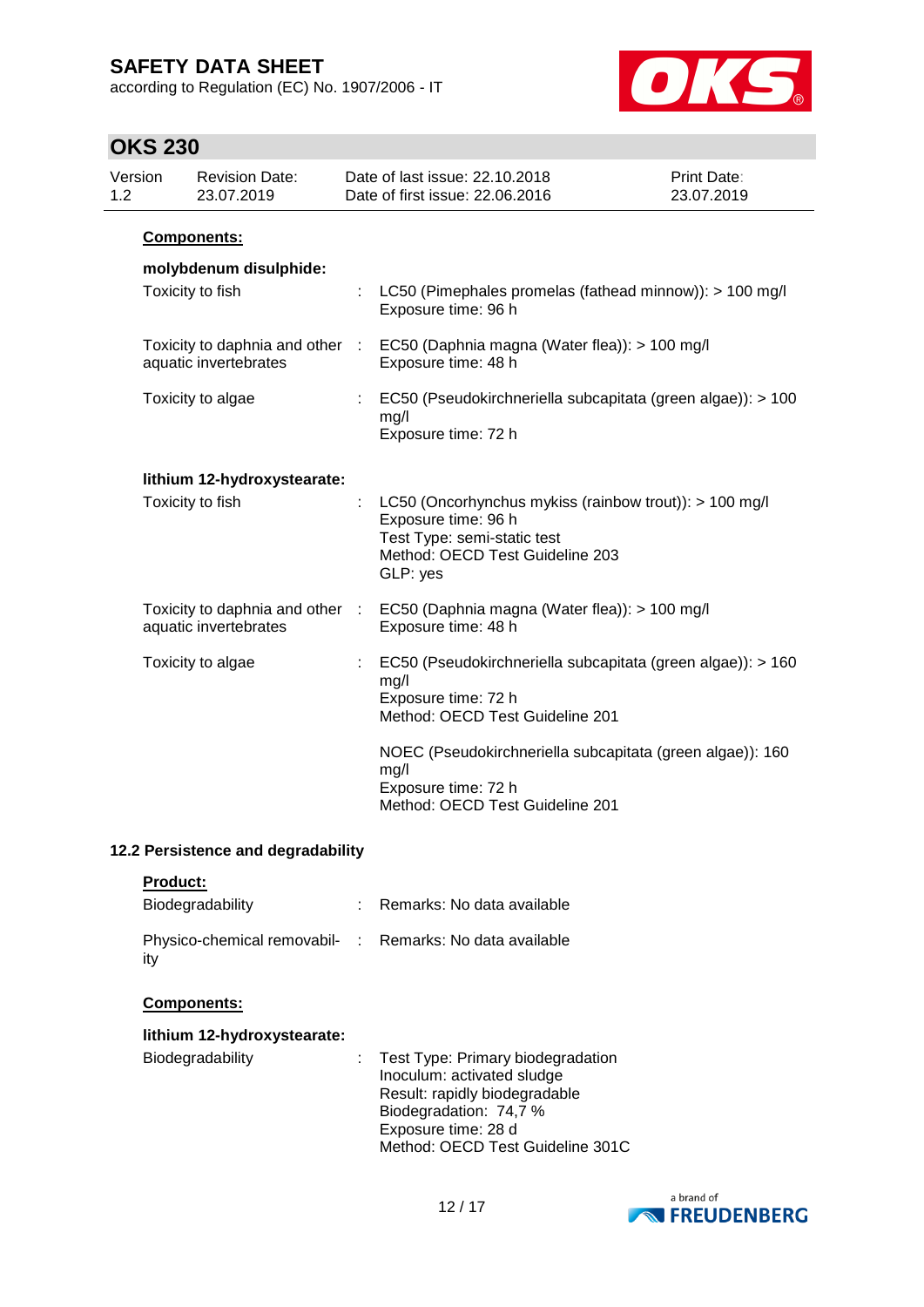according to Regulation (EC) No. 1907/2006 - IT



# **OKS 230**

| Version | <b>Revision Date:</b> | Date of last issue: 22.10.2018  | <b>Print Date:</b> |
|---------|-----------------------|---------------------------------|--------------------|
| 1.2     | 23.07.2019            | Date of first issue: 22,06,2016 | 23.07.2019         |

### **12.3 Bioaccumulative potential**

### **Product:**

| <b>Bioaccumulation</b> |  | : Remarks: This mixture contains no substance considered to |
|------------------------|--|-------------------------------------------------------------|
|                        |  | be persistent, bioaccumulating and toxic (PBT).             |
|                        |  | This mixture contains no substance considered to be very    |
|                        |  | persistent and very bioaccumulating (vPvB).                 |

#### **Components:**

### **lithium 12-hydroxystearate:**

| Partition coefficient: n- | $log$ Pow: 2,6 |
|---------------------------|----------------|
| octanol/water             |                |

#### **12.4 Mobility in soil**

### **Product:**

| Mobility                                           | : Remarks: No data available |
|----------------------------------------------------|------------------------------|
| Distribution among environ-<br>mental compartments | : Remarks: No data available |

### **12.5 Results of PBT and vPvB assessment**

#### **Product:**

| Assessment | : This substance/mixture contains no components considered<br>to be either persistent, bioaccumulative and toxic (PBT), or<br>very persistent and very bioaccumulative (vPvB) at levels of<br>$0.1\%$ or higher |
|------------|-----------------------------------------------------------------------------------------------------------------------------------------------------------------------------------------------------------------|
|            |                                                                                                                                                                                                                 |

### **12.6 Other adverse effects**

**Product:**

| Additional ecological infor- | No information on ecology is available. |
|------------------------------|-----------------------------------------|
| mation                       |                                         |

### **SECTION 13: Disposal considerations**

| 13.1 Waste treatment methods |   |                                                                                                                                                  |
|------------------------------|---|--------------------------------------------------------------------------------------------------------------------------------------------------|
| Product                      | ÷ | The product should not be allowed to enter drains, water<br>courses or the soil.                                                                 |
|                              |   | Waste codes should be assigned by the user based on the<br>application for which the product was used.                                           |
| Contaminated packaging       |   | Packaging that is not properly emptied must be disposed of as<br>the unused product.<br>Dispose of waste product or used containers according to |

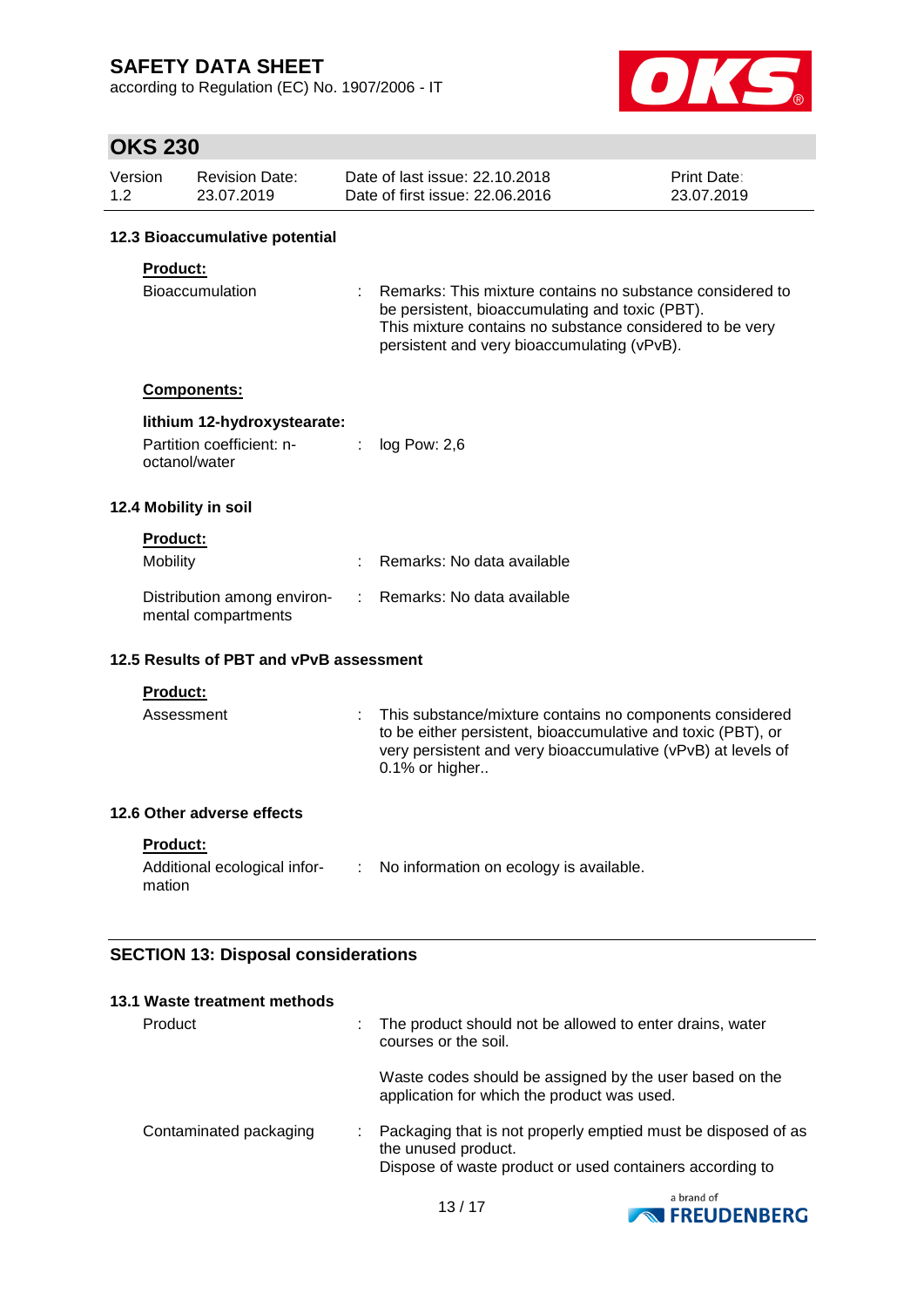according to Regulation (EC) No. 1907/2006 - IT



# **OKS 230**

| Version | <b>Revision Date:</b> | Date of last issue: 22.10.2018  | <b>Print Date:</b> |
|---------|-----------------------|---------------------------------|--------------------|
| 1.2     | 23.07.2019            | Date of first issue: 22,06,2016 | 23.07.2019         |

local regulations.

The following Waste Codes are only suggestions:

### **SECTION 14: Transport information**

#### **14.1 UN number**

| <b>ADR</b>                                                            | t | Not regulated as a dangerous good |  |  |  |
|-----------------------------------------------------------------------|---|-----------------------------------|--|--|--|
| <b>IMDG</b>                                                           |   | Not regulated as a dangerous good |  |  |  |
| <b>IATA</b>                                                           |   | Not regulated as a dangerous good |  |  |  |
| 14.2 UN proper shipping name                                          |   |                                   |  |  |  |
| <b>ADR</b>                                                            | ÷ | Not regulated as a dangerous good |  |  |  |
| <b>IMDG</b>                                                           |   | Not regulated as a dangerous good |  |  |  |
| <b>IATA</b>                                                           |   | Not regulated as a dangerous good |  |  |  |
| 14.3 Transport hazard class(es)                                       |   |                                   |  |  |  |
| <b>ADR</b>                                                            |   | Not regulated as a dangerous good |  |  |  |
| <b>IMDG</b>                                                           |   | Not regulated as a dangerous good |  |  |  |
| <b>IATA</b>                                                           |   | Not regulated as a dangerous good |  |  |  |
| 14.4 Packing group                                                    |   |                                   |  |  |  |
| <b>ADR</b>                                                            |   | Not regulated as a dangerous good |  |  |  |
| <b>IMDG</b>                                                           |   | Not regulated as a dangerous good |  |  |  |
| <b>IATA (Cargo)</b>                                                   | t | Not regulated as a dangerous good |  |  |  |
| <b>IATA (Passenger)</b>                                               |   | Not regulated as a dangerous good |  |  |  |
| <b>14.5 Environmental hazards</b>                                     |   |                                   |  |  |  |
| <b>ADR</b>                                                            | t | Not regulated as a dangerous good |  |  |  |
| <b>IMDG</b>                                                           |   | Not regulated as a dangerous good |  |  |  |
| <b>IATA (Passenger)</b>                                               |   | Not regulated as a dangerous good |  |  |  |
| <b>IATA (Cargo)</b>                                                   |   | Not regulated as a dangerous good |  |  |  |
| 14.6 Special precautions for user<br>No special precautions required. |   |                                   |  |  |  |

**14.7 Transport in bulk according to Annex II of Marpol and the IBC Code** Remarks : Not applicable for product as supplied.

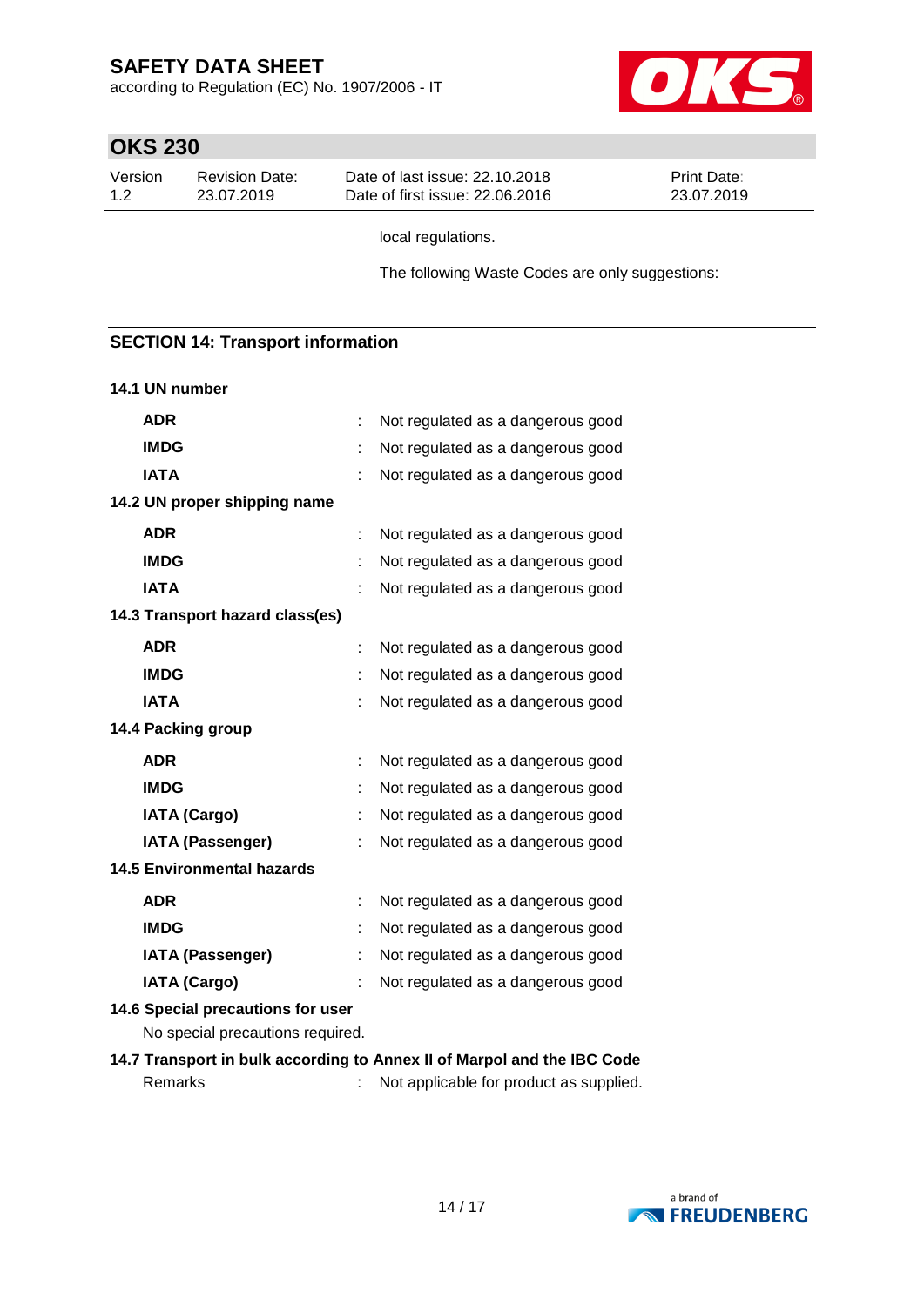according to Regulation (EC) No. 1907/2006 - IT



## **OKS 230**

| Version | <b>Revision Date:</b> | Date of last issue: 22.10.2018  | <b>Print Date:</b> |
|---------|-----------------------|---------------------------------|--------------------|
| 1.2     | 23.07.2019            | Date of first issue: 22,06,2016 | 23.07.2019         |

### **SECTION 15: Regulatory information**

#### **15.1 Safety, health and environmental regulations/legislation specific for the substance or mixture**

| REACH - Candidate List of Substances of Very High<br>Concern for Authorisation (Article 59).                                                                                 |    | This product does not contain sub-<br>stances of very high concern (Regu-<br>lation (EC) No 1907/2006 (REACH),<br>Article 57). |
|------------------------------------------------------------------------------------------------------------------------------------------------------------------------------|----|--------------------------------------------------------------------------------------------------------------------------------|
| REACH - List of substances subject to authorisation<br>(Annex XIV)                                                                                                           |    | Not applicable                                                                                                                 |
| Regulation (EC) No 1005/2009 on substances that de-<br>plete the ozone layer                                                                                                 |    | : Not applicable                                                                                                               |
| Regulation (EC) No 850/2004 on persistent organic pol-<br>lutants                                                                                                            | ÷. | Not applicable                                                                                                                 |
| Regulation (EC) No 649/2012 of the European Parlia-<br>ment and the Council concerning the export and import<br>of dangerous chemicals                                       | t. | Not applicable                                                                                                                 |
| REACH - Restrictions on the manufacture, placing on<br>the market and use of certain dangerous substances,<br>preparations and articles (Annex XVII)                         | t. | Not applicable                                                                                                                 |
| Seveso III: Directive 2012/18/EU of the European Parliament and of the Council on the control of<br>major-accident hazards involving dangerous substances.<br>Not applicable |    |                                                                                                                                |

| Volatile organic compounds | $\therefore$ Directive 2010/75/EU of 24 November 2010 on industrial |  |
|----------------------------|---------------------------------------------------------------------|--|
|                            | emissions (integrated pollution prevention and control)             |  |
|                            | Remarks: Not applicable                                             |  |

Other regulations:

Legislative Decree April 9,2008, 81 (Implementation of Article 1 of the Law of 3 August 2007, n. 123, concerning the protection of health and safety in the workplace.) and subsequent amendments

Legislative Decree April 3, 2006, n.152, (Environmental standards) and subsequent amendments

Legislative Decree February 6, 2009, 21 (Regulations for the execution of the provisions laid down in Regulation (EC) no. 648/2004 on detergents)

#### **15.2 Chemical safety assessment**

This information is not available.

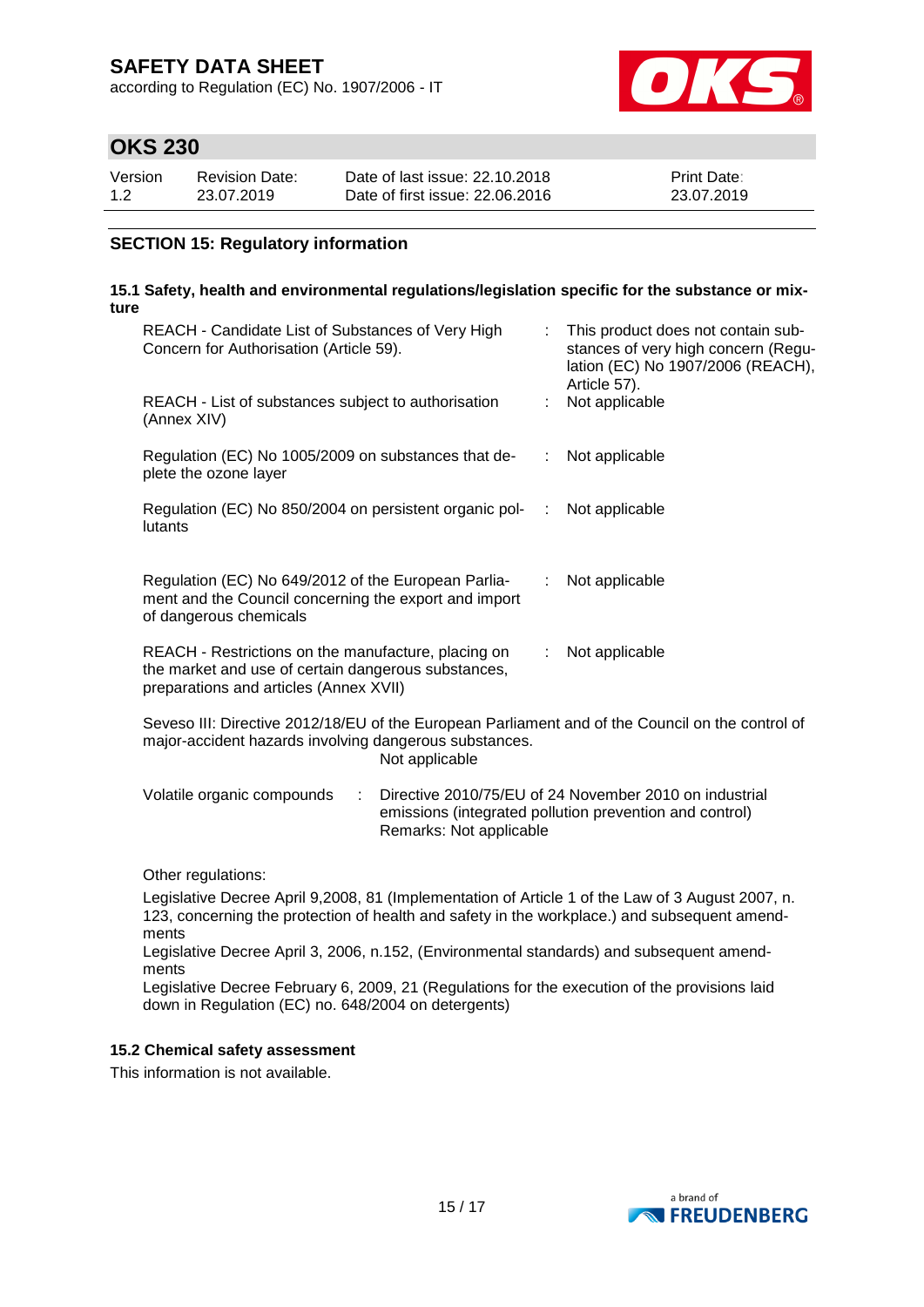according to Regulation (EC) No. 1907/2006 - IT



## **OKS 230**

| Version | <b>Revision Date:</b> | Date of last issue: 22.10.2018  | <b>Print Date:</b> |
|---------|-----------------------|---------------------------------|--------------------|
| 1.2     | 23.07.2019            | Date of first issue: 22,06,2016 | 23.07.2019         |

### **SECTION 16: Other information**

#### **Full text of other abbreviations**

ADN - European Agreement concerning the International Carriage of Dangerous Goods by Inland Waterways; ADR - European Agreement concerning the International Carriage of Dangerous Goods by Road; AICS - Australian Inventory of Chemical Substances; ASTM - American Society for the Testing of Materials; bw - Body weight; CLP - Classification Labelling Packaging Regulation; Regulation (EC) No 1272/2008; CMR - Carcinogen, Mutagen or Reproductive Toxicant; DIN - Standard of the German Institute for Standardisation; DSL - Domestic Substances List (Canada); ECHA - European Chemicals Agency; EC-Number - European Community number; ECx - Concentration associated with x% response; ELx - Loading rate associated with x% response; EmS - Emergency Schedule; ENCS - Existing and New Chemical Substances (Japan); ErCx - Concentration associated with x% growth rate response; GHS - Globally Harmonized System; GLP - Good Laboratory Practice; IARC - International Agency for Research on Cancer; IATA - International Air Transport Association; IBC - International Code for the Construction and Equipment of Ships carrying Dangerous Chemicals in Bulk; IC50 - Half maximal inhibitory concentration; ICAO - International Civil Aviation Organization; IECSC - Inventory of Existing Chemical Substances in China; IMDG - International Maritime Dangerous Goods; IMO - International Maritime Organization; ISHL - Industrial Safety and Health Law (Japan); ISO - International Organisation for Standardization; KECI - Korea Existing Chemicals Inventory; LC50 - Lethal Concentration to 50 % of a test population; LD50 - Lethal Dose to 50% of a test population (Median Lethal Dose); MARPOL - International Convention for the Prevention of Pollution from Ships; n.o.s. - Not Otherwise Specified; NO(A)EC - No Observed (Adverse) Effect Concentration; NO(A)EL - No Observed (Adverse) Effect Level; NOELR - No Observable Effect Loading Rate; NZIoC - New Zealand Inventory of Chemicals; OECD - Organization for Economic Co-operation and Development; OPPTS - Office of Chemical Safety and Pollution Prevention; PBT - Persistent, Bioaccumulative and Toxic substance; PICCS - Philippines Inventory of Chemicals and Chemical Substances; (Q)SAR - (Quantitative) Structure Activity Relationship; REACH - Regulation (EC) No 1907/2006 of the European Parliament and of the Council concerning the Registration, Evaluation, Authorisation and Restriction of Chemicals; RID - Regulations concerning the International Carriage of Dangerous Goods by Rail; SADT - Self-Accelerating Decomposition Temperature; SDS - Safety Data Sheet; SVHC - Substance of Very High Concern; TCSI - Taiwan Chemical Substance Inventory; TRGS - Technical Rule for Hazardous Substances; TSCA - Toxic Substances Control Act (United States); UN - United Nations; vPvB - Very Persistent and Very Bioaccumulative

#### **Further information**

This safety data sheet applies only to products originally packed and labelled by OKS Spezialschmierstoffe. The information contained therein may not be reproduced or modified without the express written permission of OKS Spezialschmierstoffe. Any forwarding of this document is only permitted to the extent required by law. Any further, in particular public, dissemination of our safety data sheets (e.g. as a document for download from the Internet) is not permitted without the express written consent of OKS Spezialschmierstoffe. OKS Spezialschmierstoffe provides its customers with amended safety data sheets as prescribed by law. The customer is responsible for passing on safety data sheets and any amendments contained therein to its own customers, employees and other users of the product. OKS Spezialschmierstoffe provides no guarantee that safety data sheets received by users from third parties are up-to-date. All information and instruc-